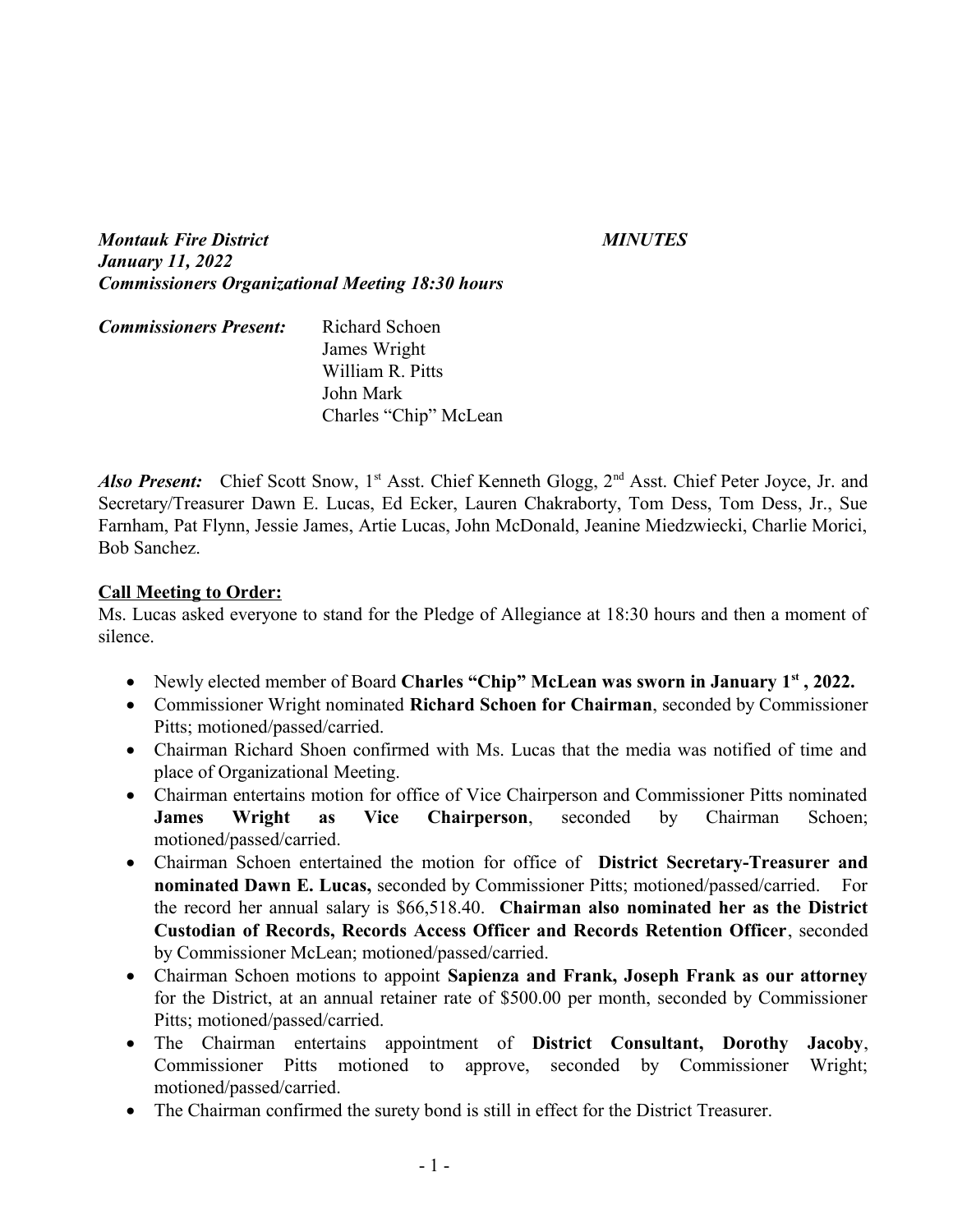- Chairman motioned to appoint **Brent Becker and Rex Martin** as custodians, seconded by Commissioner Wright; motioned/passed/carried.
- Chairman Schoen motioned to designate our official newspapers as the **East Hampton Star and Newsday,** seconded by Commissioner Pitts; motioned/passed/carried.
- The Chairman motioned to designate the banks of the District as **People's United Bank and DIME Bank**, seconded by Commissioner Pitts; motioned/passed/carried.
- The board reviews ans sets policies for how and whom checks are signed by, the Treasurer **MUST** be one of the signatories, it's state law. Chairman Schoen motions that the signers on checks can be the Chairman, Vice Chairman and Treasurer, seconded by Commissioner Pitts; motioned/passed/carried.
- Chairman read that the board shall adopt a resolution empowering the Chairperson and Vice Chairperson to sign contracts on behalf of the District whenever such contracts are approved by three members of the board. It has always been that way we just have to reaffirm it. Chairman Schoen motioned to approve, Commissioner Pitts seconded; motioned/passed/carried.
- The board shall designate the time- **6:30pm**, place- **12 Flamingo Avenue, Montauk, NY 11954** and dates of it's monthly meetings- **2 nd Tuesday and 4th Wednesday of every month** and direct the Secretary to inform the media and the public. Chairman Schoen motions to approve, seconded by Commissioner Pitts; motioned/passed/carried.
- The Board shall approve various memberships it will join, motioned by Commissioner Wright, seconded by Chairman Schoen; motioned/passed/carried. They are as follows;

**AFDSNY (Association of Fire Districts State of New York) East Hampton Fire Districts Officers Association FASNY Fire Advisory Board Fire Chief's Council NFPA (National Fire Protection Association) NYS Association of Fire Chief's SC Volunteer Fireman's Association SCFDOA (Suffolk County Fire District Officers Association) South Fork Fire Police Suffolk County Fire Police TERC USA**

- The Board shall list Conventions, Meetings and Seminars it plans to attend in 2022. **Indianapolis and the EMS Conference.** Chairman Schoen motioned to approve, seconded by Commissioner McLean; motioned/passed/carried.
- The Board shall adopt all policies and procedures that were in place the previous year (2021) Chairman Schoen motioned to approve, seconded by Commissioner Pitts; motioned/passed/carried.
- The Board shall reaffirm it's Hydrant rental Agreements. Commissioner Pitts motioned to approve, seconded by Chairman Schoen; motioned/passed/carried.
- The Chairman will determine all Committee Assignments;

**Apparatus and Equipment- Commissioner Pitts Buildings and Grounds- Commissioner Wright Budget and Capital Reserve- Commissioner Mark Insurance- Commissioner McLean Communications- Commissioner McLean Paid Personnel- Commissioner Wright**